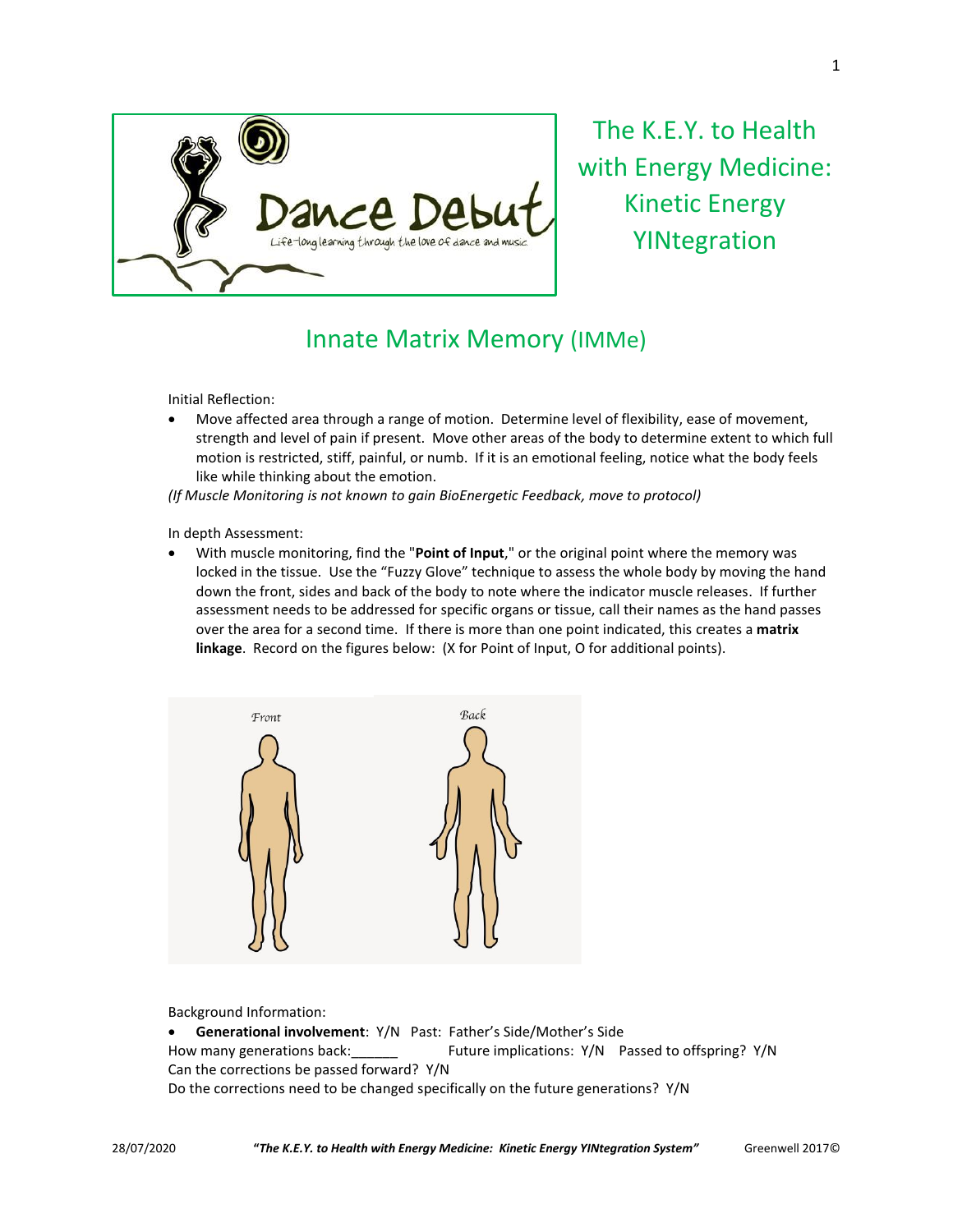• **Age of Original Imprint** for present position: Before Birth During Birth After Birth Before Birth: First Trimester/Second Trimester/Third Trimester Month: Day: Birthing Stages: Before the Birthing Canal/In Birthing Canal/Delivery/Bonding After Birth: Determine by decades then narrow down (less than 10/20/30/40/50) Year: Month:

## • **Emotion Involved**: Y/N **Fire Earth Metal Water Wood**

**Fire**: Joy, Love, Hate **Earth**: Empathy, Sympathy **Metal**: Grief, Guilt, Regret **Water**: Fear, Anxiety **Wood**: Anger, Resentment Relationship: Self to Self / Self to Others / Others to Self Context: People / Places / Situations

• **Reactive Muscles**: Place one hand above head, just above the hair and muscle monitor. If the muscle releases there are bullying muscle patterns present within the tissue.

Protocol:

- 1. Determine if IMMe is required for the challenge. Drop the head gently back and see if the indicator muscle releases. If it does, IMMe will release the challenges determined above.
- 2. **"Matrix Release"**: Close thumb to fingers on each hand, making two cones. Place the finger tips at the TMJ on either side of the head and access the sphenoid bone and the frontal bone simultaneously. Place tongue on roof of mouth and breathe deeply. Move the head forward bringing the chin towards the chest 3 times.
- 3. **"Cranial Release":** Touch GV20 at the top of the head with two fingers, point is in line with the ears, and bring the head forward 3 times.
- 4. **"Innate Release":** Hold the area where the injury occurred, move the head forward bringing the chin towards the chest 3 times.
- 5. **"Manual Release":** If the injury or pain is below the waist, then also tap firmly into the front of one ankle with two fingers for 3-4 times (this will be in the Talus-Mortis joint). If it is not possible to reach the ankle, substitute the wrist joint in its place at the back of the hand where the wrist bends. If the injury is above the waist, the ankle or wrist tapping is not necessary.
- 6. **"Electrical Release":** Determine which meridian line is closest to the pain site or injury that has a point on the face. For example: *Front of the body* tap the cheek bones for Stomach Meridian, *Side of the body* tap the front of the ear for Gall Bladder Meridian, *Back of the body* tap the bridge of the nose near eyebrow for Bladder Meridian, for an event or memory tap Central Meridian under the bottom lip and then Governing Meridian above the top lip. *Side of Shoulder or Lung* may be Large Intestine Meridian, tap on the side of the nostril. Tap the point for approximately 10 firm taps with two fingers.
- 7. **"Emotional Release":** Place thumb across ring and pinky fingers while extending the pointer and middle fingers. With these two fingers tap around the left ear from top to bottom around the back. Make 4-6 sweeps with this gentle tapping.
- 8. **"Energy Opening":** Determine which chakra is linked to the challenge, using sword fingers, spiral the energy into or out of the chakra to reset the flow of the energy field to the structural field.
- 9. **"Brain/Body Hookup":** Create an energy loop by lightly tapping the top of the head over both hemisphere's for 10 taps and then on the sternum over the heart chakra for 10 taps. Repeat 3 times.
- 10. **"Generational Clearing":** Place the thumb under the front of the chin and hold for 30 seconds or until there is an energy shift. You may find the thumb slide forward and off the chin. If this is the case, let it slide and replace it to the chin. Let it repeat the motion as many times as is necessary to clear off any layers that are present.
- 11. **"Systems Hook up":** Placing the fingertips of one hand around the belly button, while placing the other hand on the challenged area, or at the activation point. Hold for 30 seconds or until there is an energy shift. Use one or both hands as needed. When complete place both hands flat over the bellybutton.
- 12. Determine if IMMe is now clear by dropping the head back and seeing if the indicator muscle releases. If it holds, the memory has been cleared from the tissue. If it releases, more IMMe may be indicated and repeat steps above, or muscle test to determine if the body requires more time to process.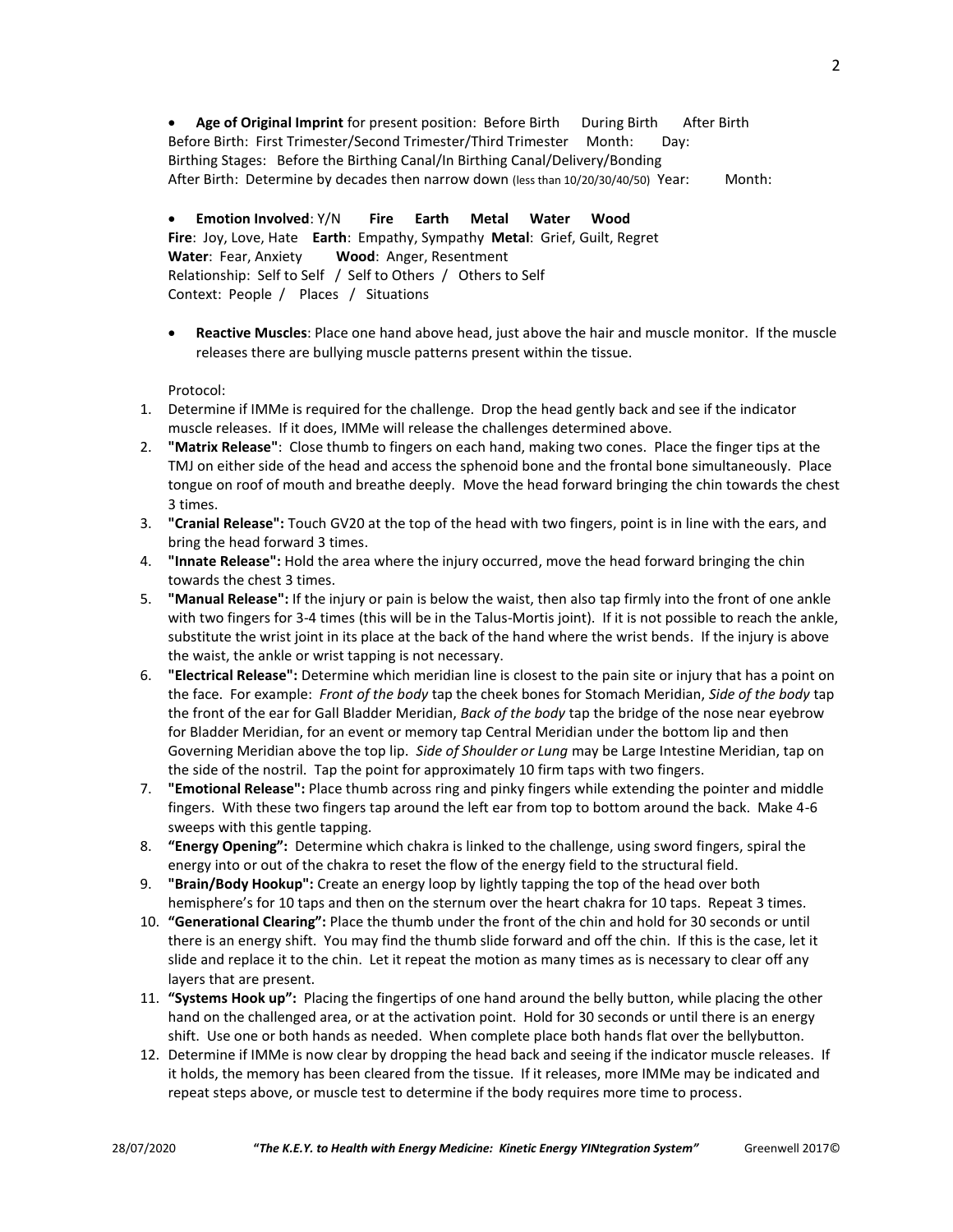Reassess:

- Re-evaluate the range of motion, pain, stiffness etc through movement and measurements used previously for the area of injury. Or, think about the emotional challenge and see if there is a shift in the body's feelings or reaction to the emotion.
- Re-evaluate the rest of the body for range of motion, pain and stiffness.
- Muscle monitor with the "Fuzzy Glove" to determine if the indicator muscle will now hold as the hand passes over the linked areas previously indicated, as well as Point of Input. All should now test clear or hold. If an area does not, there may be more action required using other techniques.
- Review the Background Information to determine if this is now clear as well. If an area is not, there may be more action required using other techniques. Recheck the presence of Reactive Muscles to determine if they have cleared.

Role of Innate Matrix Memory:

- Release stress and inefficient movement patterns from old injuries
- Increase range of motion, flexibility and strength
- Open blocks in movement restricted by stuck memories

Challenges related to held memories:

- Susceptible to future injuries from restrictions of previous injuries
- Loss of integrity, (strength, flexibility and coordination), in the tissue affected by the injury
- Decreased flexibility and range of motion
- Neurological disorganization creates challenges in producing movement that is supported by strength and appropriate movement patterning and coordination.

## Background:

Under the title of "Injury Recall Technique", and originating from Dr. Gordon Bronston, DPM, and further enhanced by podiatrist, Dr. Robert Crotty, DPM. Dr. George Goodheart Jr. DC, Dr. Wally Schmitt DC, DIBAK, DABCN and Dr. Sheldon Deal DC, NMD, DIBAK have carried the techniques forward with their own protocols. Adam Lehman, T.N.P. (Traditional Naturopathic Practitioner), En.K. (Energy Kinesiologist), has added additional insight from his studies with Dr. Schmitt. This technique is further enhanced with assessment tools, titles and protocols added by Michelle Greenwell, CAM specialist in Energy Kinesiology.

- Pain is not a sensation, but is an emotion. This emotion is registered in the limbic system. Very often the pain site is referenced first and the resulting therapy is localized to relieve just the pain indicated. However, the pain is part of a bigger picture and the body needs to be looked at from a systemic angle first. Once the systemic issue is addressed, the localized details may reduce or disappear altogether. If they do not completely clear, then deal with what is left locally. 80% of challenges can be relieved using the IRT to remove the emotional block with the memory. This allows changes to occur in the endocrine system as well as the digestive system where other symptoms may also be present (Schmidt).
- 90% of the nervous system is based on the stimulation of receptors, and decisions made by the cerebral cortex are a result of input from the receptors. 50% of nerve messages are from mechanoreceptors in the body. This hard wire is the reason IRT works so well to release tissue in the body. Surgery and drugs can only reach a portion of this, and it does not change the messaging received, nor the body's idea of how to deal with the messages (Deal, Endocrine System).
- The reaction to an injury is often to either pull the head back to try to get away from the threat, which engages the Landau and Moro reflexes and more, as well as, locking up the neck area across the Atlantooccipital joint. Or, the feet react to the situation by pushing down into the ground to prepare for flight, thus jamming the Talus into the Mortis joint. By flexing the Atlanto-occipital joint, moving the head forward towards the chin 2-3 times, this block is released. Or, by micro manipulating the Talus by creating a slight drop in the space between the joint in the ankle, the jam can be released. It is always important to reassess and re-measure to understand what changes may have resulted. If there is no change, there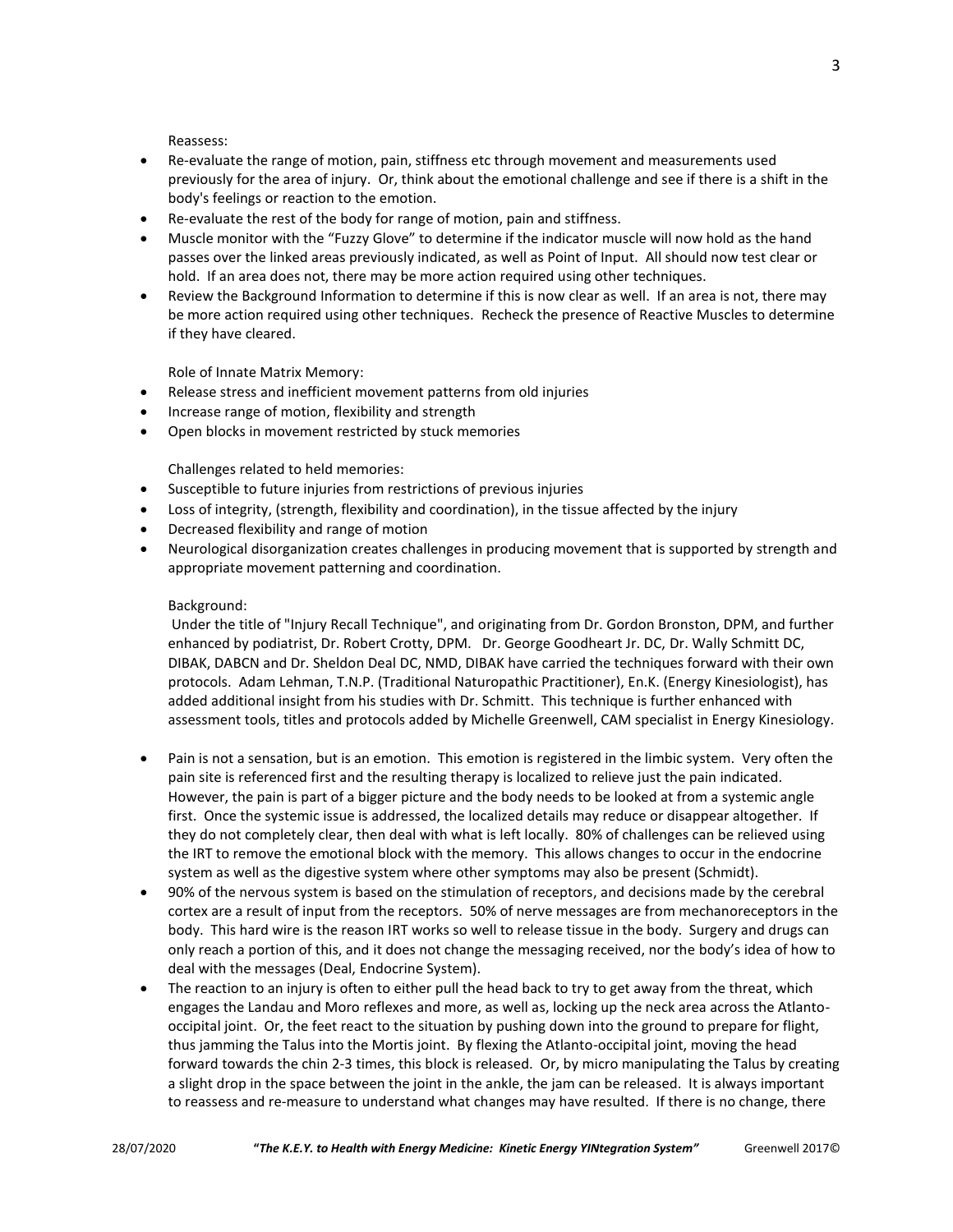may be another underlying cause. If there is a change, this technique may open up many possibilities for movement and emotional release (Schmidt).

- Even though pain is no longer present in the body after the "healing" time has passed, everything may not be corrected and as optimum as you think it is. "At least you're no longer in pain. So you go along thinking you're OK. And later on, when you start noticing that "my feet are always cold," or "I'm getting more colds than I used to," "my menstrual cycle seems to have shifted," "I just don't seem to have as much energy as I used to," or "my memory/cognitive abilities seem to be slipping these days," it never occurs that this may be due to the injuries, and resultant pain, experienced in your life, even though the experience of that pain is long gone. After all, the injuries have "healed!" So what's going on? And what can we do about it?" (Lehman, p4).
- Firing of the nerve cells to the spinal cord and along the nervous system pathway can have an imbalance from an injury. This shift in signals can create a reduction in stimulus to the proprioceptive system which assists with balance and equilibrium, and soon other symptoms of discord can result, or limitation of movement, (Lehman, p3-4).
- By tapping the end of the meridian the energy line is activated and opened up for a possible release of energy, similar to Meridian walking and Pain tapping techniques found in Touch for Health techniques (Thie, p 280-281).
- Sword fingers is used in Qi Gong (Chun Yi Lin) to adjust the vortex of the energy travelling in or out of the body. Use of it here with the Chakras realigns the chakras spin to open up full potential for energy exchange.
- Temporal Tapping is used to access the Amygdala and all the organs in the body. Based on the muscleorgan relationship found in Meridian systems, the tapping opens up the links to all the organs in the body which then accesses the muscles and related tissue. This area is known as the TS line, or Temporal Sphenoidal, and it is where the temporal bone comes together with the parietal bone and the frontal bone (Sheldon, p 25, AK1).
- Generational patterns can hold energy in a set pattern, or bring a pattern back when certain conditions are recognized by the body. By releasing the memory of these patterns the body is able to rely on its own memory, rather than history for energizing patterns.
- Energy looping is brought forward by Body Talk Access, with a brain/body connection that "superimposes what should be with what has been, ensuring that the procedure will last." This can also be done by tapping on the back rather than the sternum (Muiznieks and Veltheim,  $pp\,9-10$ ).
- Further insights can be found in Kevin Usry's work, (Usry, 2017-2018).

## References:

Youtube Reference: *www.youtube[.com/watch?v=fI3MaInxMlM](http://www.youtube.com/watch?v=fI3MaInxMlM)* with Dr. Sheldon Deal

Deal, Sheldon. DC, NMD, DIBAK. "Applied Kinesiology Shortcuts Part 1", p 35. www.KinesiologyInstitute.com.

Deal, Sheldon. DC, NMD, DIBAK. "Applied Kinesiology Shortcuts Part 3", p 29, plus auditory webinar. [www.KinesiologyInstitute.com.](http://www.kinesiologyinstitute.com/)

Deal, Sheldon. DC, NMD, DIBAK. "Applied Kinesiology for the Endocrine System," p 21, plus auditory webinar. [www.KinesiologyInstitute.com.](http://www.kinesiologyinstitute.com/)